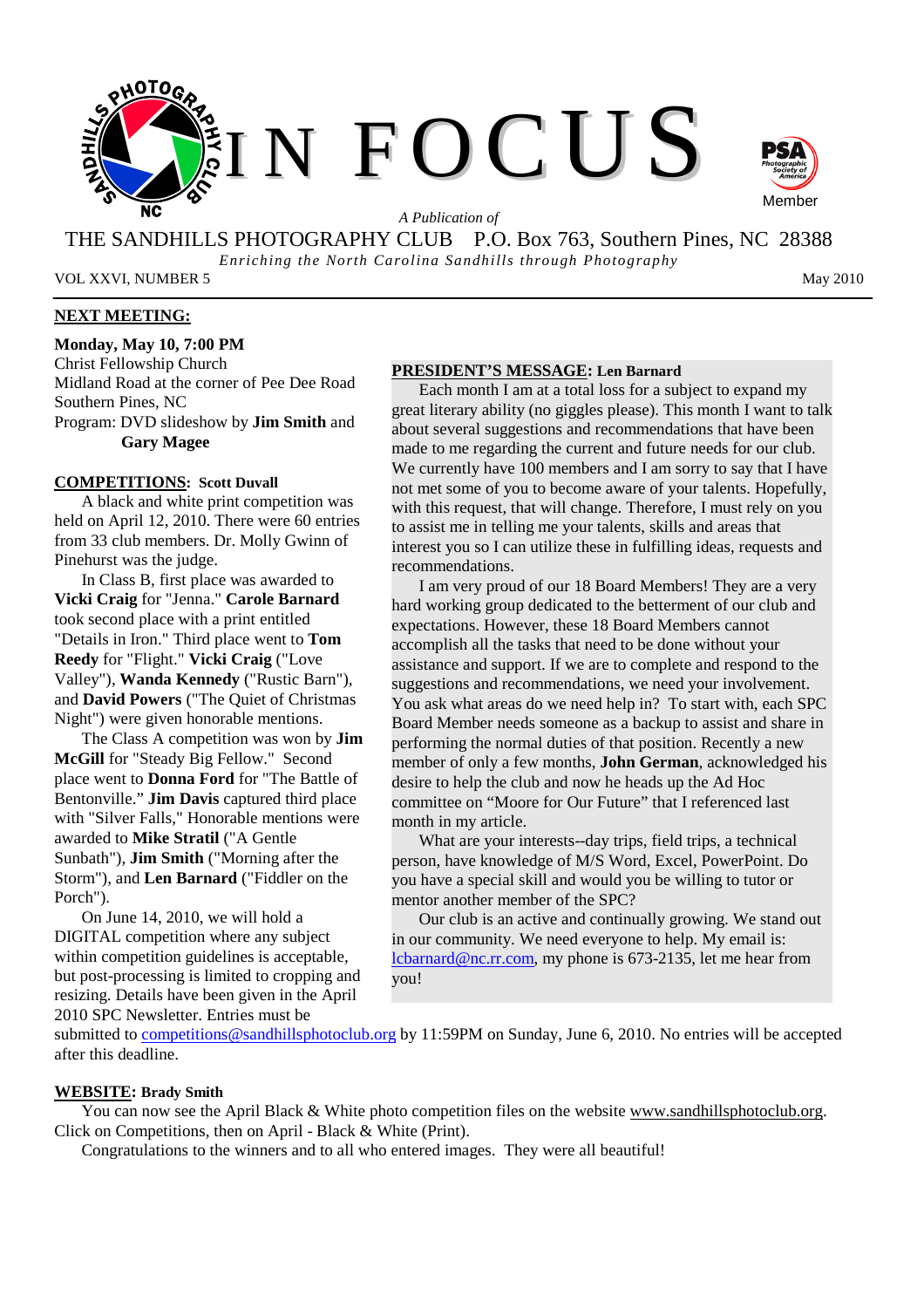### **PROGRAMS: Jim Davis**

The May 10th program will feature a DVD slide show titled "Florals, Nature and Wildlife" produced by **Jim Smith** and **Gary Magee**. The program was put together as a result of a request of the Foxfire Garden Club for the SPC to put on an entertaining slide program for their January 2010 meeting. Jim and Gary used the software **ProShow Producer** by **Photodex** to produce a just under 20-minute show utilizing 248 slides. The slide images were provided by 26 SPC members. The slide show incorporates a musical soundtrack, several slide transitional effects and individual image motion effects. At the conclusion of the showing, a short presentation on the mechanics of producing shows using the software will be given.

The evening's program will conclude with a slide show presented by Frank Pierce of pictures taken by Frank a year ago on his trip to Northern Ireland to visit Southern Pines' sister community. Many of you know Frank from having prints made or taking art classes from him at A Southern Studio in Southern Pines.

The July program will be presented by Juan Pons and will include two subjects: one on improving our nature photography techniques and one on using live view and video features of recent model DSLR cameras. Several model DSLR cameras now have these features and this part of program should be of interest if you have purchased a new DSLR or are considering buying one in the future. Juan is a professional photographer and lives in Pittsboro, NC. You can learn more about him and his work from his website: http://wildnaturephoto.com/

#### **WORKSHOPS: Bill Matthews**

*Lightroom 3* with **Glenn Gilchrist** is set for Saturday, **May 15**, 9:00AM, in the Burlingame Room at the Sandhills Community College Horticultural Center. Lightroom 3 Beta 2 was released on March 23 and is available for free on the Adobe website. Lightroom is for anyone who wants to organize, "develop", print or display digital images, and is ideally suited for much of what Photoshop and Elements were used for in the past. In fact, unless you use Layers, Masks and Filters, you may never use Photoshop again. And if you do, the two systems work hand in hand.

Since much of the first session (last year, May 30) was devoted to the organizational and key wording aspects of Lightroom, in this session Glenn will focus mostly on processing and presentation (Develop/Print/Web Gallery). Specifically we will cover:

- Exposure, Recovery, Fill Light, Histogram
- Clarity, Vibrance, Saturation
- Brightness, Contrast, Tone Curves
- Hue, Saturation, Luminance
- Split Toning
- Sharpening and Noise Reduction
- Effects Sharpening, Noise Reduction, Vignetting, Presets
- Cropping, Red Eye Removal, Spot Removal
- Graduated Filter and Adjustment Brush
- Import, Export

This sounds like a lot, but with Lightroom it is very easy. Bring your laptop loaded with Beta 2 and a few images so you can work along.

A special feature during the last half hour will be a live studio session with the camera "tethered" directly to Lightroom via a USB cable. We will use remote camera activation to take some macro shots and watch as they appear directly in Lightroom for instant, detailed evaluation. No more discovering poor exposure or depth of field settings after it is too late. Glenn has sent more information and contacted all members for signup by email. If there is sufficient

## **SCAVENGER HUNT: Jill Margeson**

Have you gone hunting yet? The scavenger hunt is in full swing. Get yourself out to the gardens during daylight hours from now until the last moment, May 27. Full details are posted on the website. Look under "Field Trips" and click on the links "Subjects" and "Directions."

If you missed the handout at the last meeting, there are some left and they will be at the May  $10^{th}$  photo club meeting. The handout includes a page on how to critique a picture and map of the gardens as well as the website "Subject" and "Directions".

A quick summary of this activity: **Pick four best pictures from the six subjects** at SCC gardens. Subjects are **self-portrait, built object, pathway or stream, flower, perfectly lighted object or scene, abstract.** Optional bonus subjects are to do a sunburst or do one photo that combines all six topics--no photo shop on that last one. Resize to minimum of 768 pixels on shortest side, and email to jillmargeson6@gmail.com by May 27. **Workshop is June 5**, SCC at 9:00. Questions? Call Jill Margeson at 673-1497.

interest, Glenn has offered to form a "working group" to continue working with Lightroom in more detail in the weeks that follow this workshop.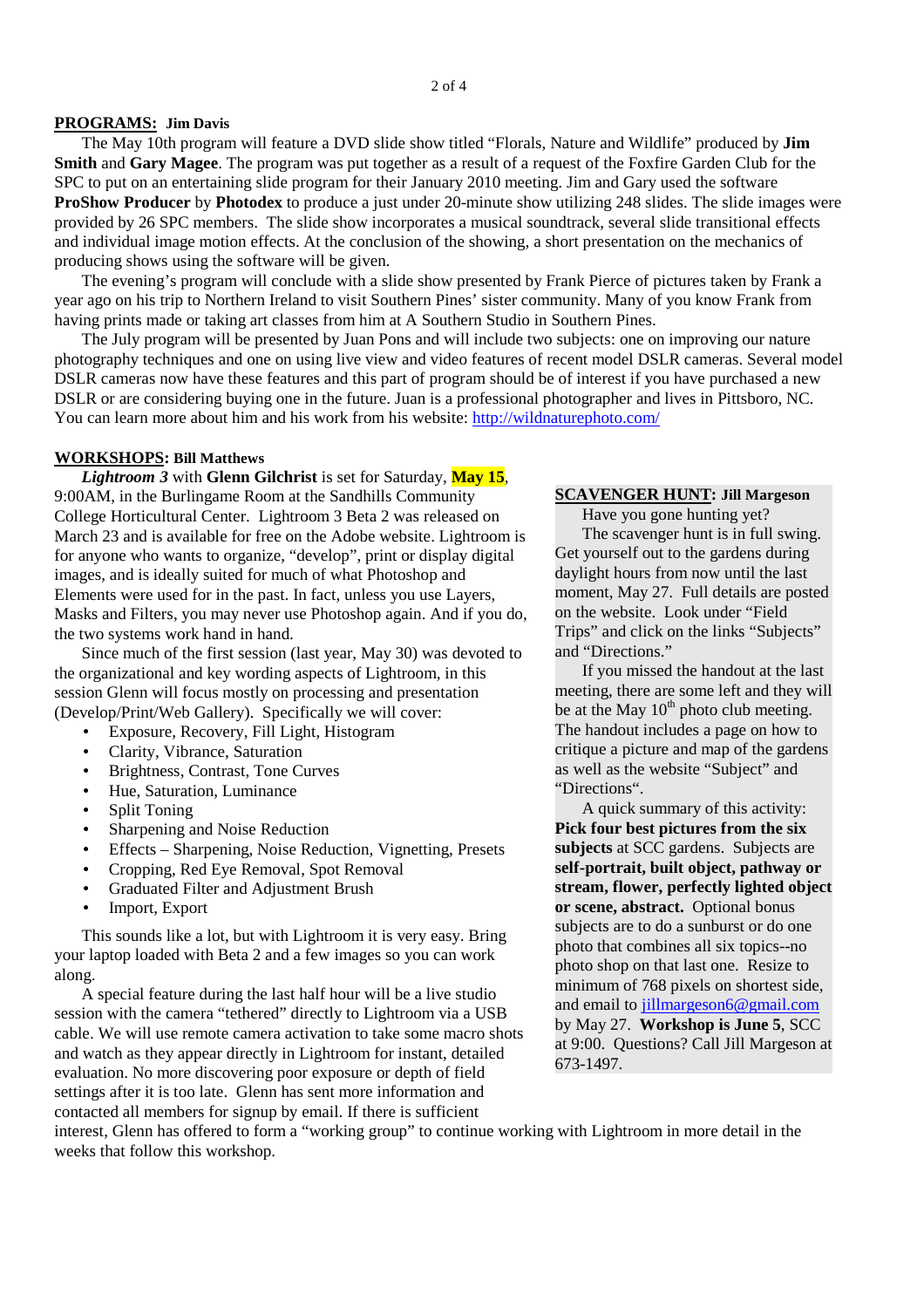*Flower Photography at the Sandhills Community College Horticultural Gardens* is set for Saturday, **June 19**, 9:00AM to 12NOON. This special workshop, a joint effort of our club and the Sandhills Community College Horticultural Society, will promote the flower photography opportunities available at the Horticultural Gardens, welcome beginning photographers and be open to the public. The opening session in the Burlingame Room will present the basics of flower photography and will be followed by photography in the gardens where members of the Photography Club and the Horticultural Society will be ready to assist with photo technique and flower identification. An impressive variety of flowers should offer numerous photo opportunities. Newcomers to flower photography are welcome. This special workshop, promoted by the college, will be open to the public. Photography Club and Horticultural Society members are free, but non-members will be charged \$5 by the college. Space is limited and all must register at the college by calling Tricia Mabe at 695-3882. For more information, please contact **Jill Margeson** (673-1497) or **Bill Matthews** (692-8254).

Additional workshops currently being planned for this year include:

- *Q&A* with **Dave Verchick**, a question and answer session for beginning and intermediate photographers, Sunday**, July 25**, 2:00 – 4:00PM in the Burlingame Room and Gardens, Sandhills Community College Horticultural Center.
- *Artistic Composition* with **Mike Stratil,** Saturday, **Sept. 18**, 9:00AM 12NOON, in the Burlingame Room, Sandhills Community College Horticultural Center.
- *A Brief History of the Camera, Basic Photography and Resizing & RAW Revisited* with **Bill Matthews,**  Saturday, **Oct. 23**, 9:30 –11:30AM in the Burlingame Room, Sandhills Community College Horticultural Center.
- **A** *Photoshop* **topic TBA** with **Bob Biamonte**, Saturday, **Nov. 13**, 10:00AM –12NOON in the Sandhills Community College Computer Lab.

Suggestions for workshops are always appreciated. Please pass them on to **Bill Matthews**, 692-8254 or wmatth@embarqmail.com.

#### **MEMBERSHIP: Alison Earl**



 As of the April 2010 meeting we are at 95 paid members, along with our five honorary members, bringing us to **100**! By our count we had 52 people at our March presentation!

#### **NEW MEMBERS:**

 Our new member at the April meeting was: **Christine Pritchard**. Christine considers herself an amateur and has a Nikon D90. Her favorite subjects are travel photography and people. She wants to learn more about close-up and nature, along with lighting and exposure. She wants to expand her photography knowledge and is

anxious to participate in workshops, etc. She is looking for a resource to learn more about post-production of her photos, having no experience in that yet, but knowing it is the next logical step. She is pleased to see there are so many people that seem to be PhotoShop and Lightroom experts! They have been coming to this area for 10 years, but just recently moved here from Petaluma, CA (40 miles north of San Francisco). They are still in a transitioning mode, but hope to be here permanently by late summer. She is really looking forward to meeting club members and gaining from their expertise.

March New Member*,* **Lisa Messina***,* considers herself a beginner and uses a digital Samsung TL100 camera. She enjoys taking pictures of landscapes and people and hopes to gain more practice with her camera and information to help her take better pictures. Please join me in welcoming **Lisa and Christine**!

**NOTICE:** If you have any changes to your information (address, email, phone, etc) *PLEASE* let me know and I will let the rest of the board know. I keep a roster of all members and their information. Email me at theearls@nc.rr.com or call at home (910) 215-0316. Thanks!